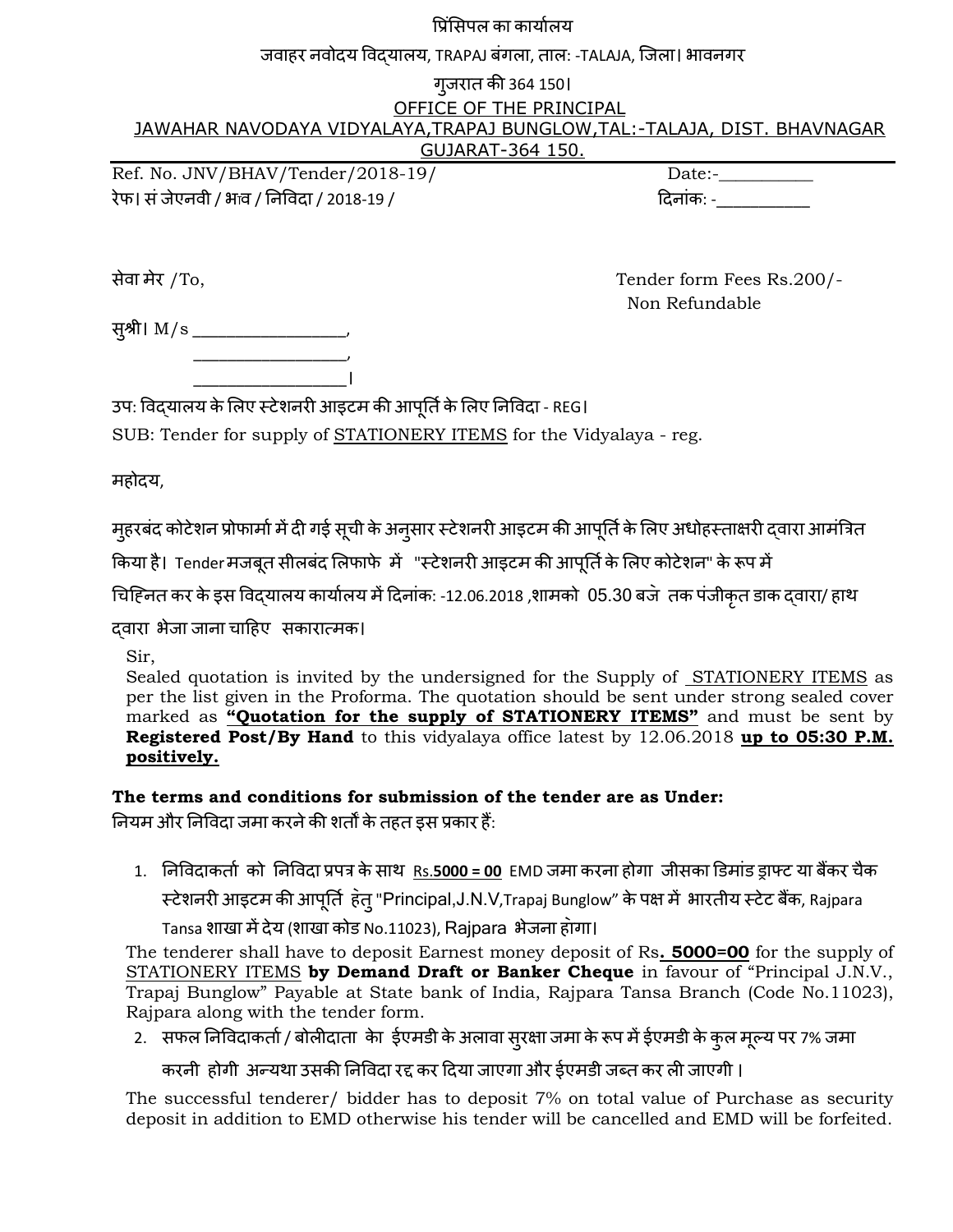3. स्परक्षा जमा पर कोई Interest नहीं मीलेगा।। स्**रक्षा जमा राशि की आय किसी भी अन्**बंध के तहत अपने

दायित्व को पूरा करने के लिए यदि आवश्यक आपूर्तिकर्ता की विफलता से उत्पन्न नकसान के लिए मृआवजे के रूप

में निविदाकर्ता से वस्ला जाऐगा|

The Security Deposit will not carry any interest. The proceeds of the security deposits shall be payable to the purchaser as compensation for any loss resulting from the supplier's failure to complete its obligation under the contract, if required.

4. सुरक्षा जमा S.B.I. के पार चेक द्वारा संतोषजनक ढंग से अनुबंध की अवधि समाप्त होने के बाद वापस किया जाएगा

SBI Rajpara Tansa शाखा/RTGS/PFMS Rajpara।

The Security Deposit will be refunded after the expiry of the contract period satisfactorily by the crossed Cheque of S.B.I.- Rajpara Tansa Branch ,Rajpara Tansa Branch/RTGS/PFMS.

5. किसी भी ओवरराइटिंग या निविदा में सुधार नहीं होना चाहिए। यदि निविदा में सुधार हो जाता है तो सुधार कीये आंकड़े के ऊपर रन बनाए जाना चाहिए ऑर नये आंकड़े को ऊपर लिखा जाना चाहिए और वहा निविदाकर्ता को पूर्ण हस्ताक्षर और तारीख के साथ सत्यापित किया जाना चाहिए। अभिप्रमाणित के अभाव में निविदा खारीज किया जा सकता है दरों को निविदा के निर्धारित प्रोफार्मा

में भरना चाहिए । इसके बारे में कोई जेरोक्स कॉपी की अनुमति नही दी जाएगी।

There should not be any overwriting or correction in the quotation. if figure is to be amended, it should be neatly scored out : the revised figure should be written above and the same should be attested with full signature and date. In the absence of attested signature the quotation is liable to be rejected, <u>the rates must be quoted in the prescribed</u> Proforma only. No Xerox copy of it would be allowed.

6. आपूर्तिकर्ता निर्धारित समय के भीतर वस्तुओं की आपूर्ति करने में विफल होगा तो अधोहस्ताक्षरी खुले

बाजार से वस्तुओं की खरीद करने की आजादी होगी जेसे अनुबंध / निविदा किसी अन्य व्यक्ति / फर्म.

और यदि कीमत का अंतर है जो वस्तुओं की खरीद बाजार से की गई सप्लायर इस राशि का भ्गातान

करने के लिए उत्तरदायी होगा जो सप्लायर की ईएमडी / सुरक्षा जमा से वसुली जाऐगी। इस तरह के

आपूर्तिकर्ताओं काली सूची में डाल दिया जाएगा।

If the supplier fails to supply the items within the stipulated time, the undersigned shall be at liberty to Purchase the items from the Open Market to get the rest of the contract/Tender completed by any other person/firm and the difference of price, if any shall be deducted from the EMD/Security deposit and in case any amount in excess of the EMD/SD is paid by the undersigned, the supplier shall be liable to pay this amount, and the Security deposit will be forfeited. Such suppliers will be blacklisted.

7. Tenders without Earnest Money Deposit/Security Deposit will be rejected.

सुरक्षा जमा बिना Tenders खारिज कर दिया जाएगा।

8. The rates quoted will be applicable for the period up to **30.04.2019**.The delivery of the material should be made up to the store room of the vidyalaya.

Tender के दर 30.04.2019 तक की अवधि के लिए लागू होगी **Tenderer को सामग्री विद्**यालय के स्टोर रूम तक़ ऩहोचॉना होगा।

9. दर F.O.R. होना चाहिए और उसमे सभी कर शामिल करना चाहिए जेसेकी उत्पाद कर,बिक्री कर, V.A.T., भार ढुराई औय अन्म कय , Tender के नीमत की गई दयक॓ सीवा अन्म कोई कय का

बुगतान प्वद्मारम दवाया नहीिं होगा , Tender की स्वीकृनत की जस्थनत भें उसका उल्रेख ककमा है। The Rate should be F.O.R. and should include Excise duty, Sales Tax, V.A.T., Freight charges, and other taxes rates or imposition whatever liable in respect of the supply the Vidyalaya shall not be liable to pay any tax, freight etc. which has been clearly mentioned in the quotation in the event of the acceptance of the quotation.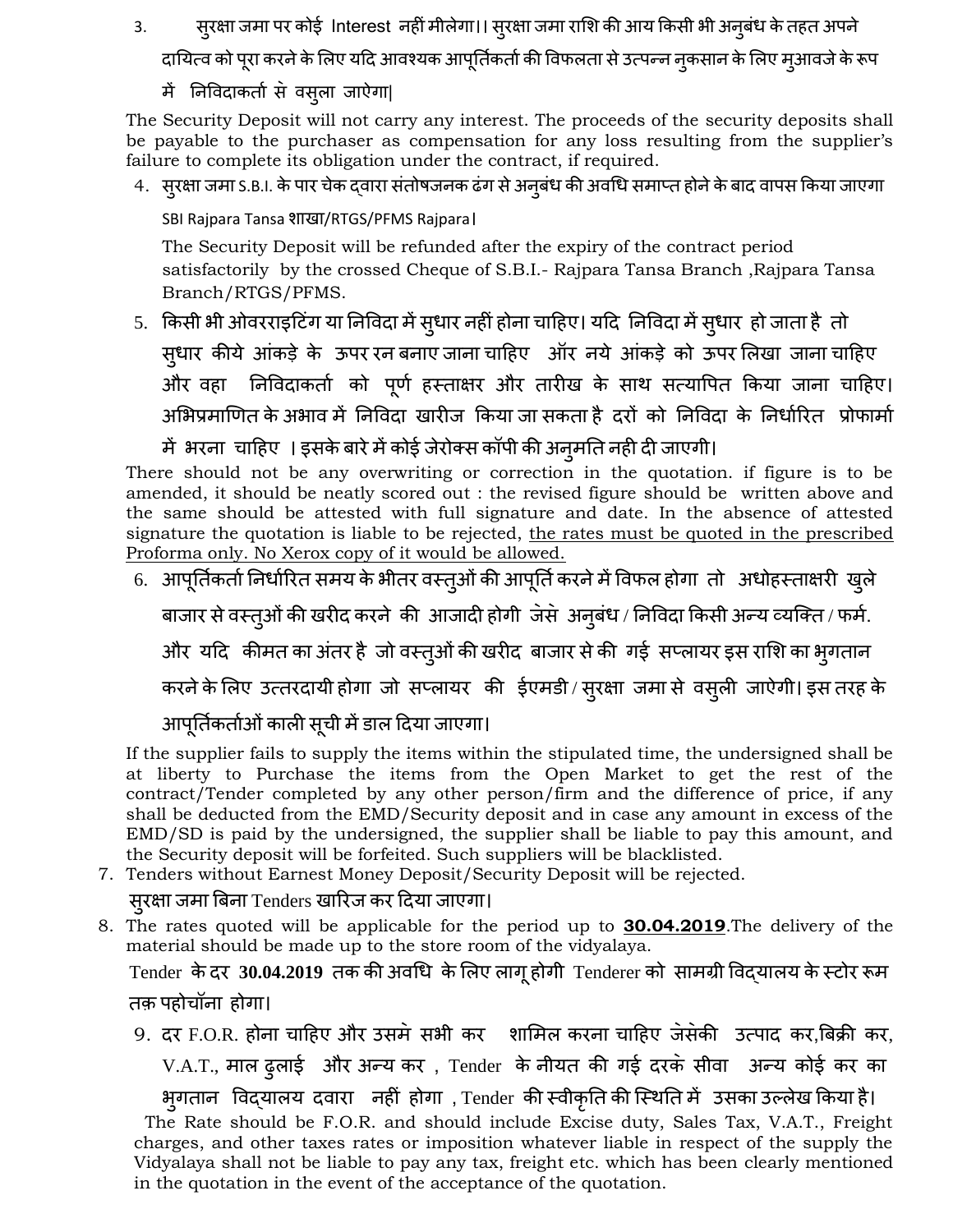10. आपूर्तिकर्ता मशीन मुद्रण बिल के साथ "Pacca-बिल" (मुद्रित) का produce करने के लिए बाध्य किया जाता है. विल में बिल सं. बिक्री कर G.S.T/C.S.T./TIN नहीं है उस परिस्थितियों मे

आपूर्तिकर्ता को वो बिल का भुगतान नहीं किया जाएगा

The supplier is bound to produce " Pacca-Bill " (Printed) with machine printing Bill No., Sales Tax no., G.S.T/C.S.T./TIN No, etc. The payment will not be made in any circumstances if the supplier fails to produce the bill as per condition.

11. Part payment of the bill will not be made. The payment will be made only after the supply of articles as per order and specifications subject to verification of the quality.Rates per item, per K.G., etc. as applicable may be given item wise and quantity wise separately. Only fixed rate be mentioned rates should not contain from—to example 5=00—15=00.

बिल का Part payment नहीं किया जाएगा आदेश के अनुसार और गुणवत्ता के सत्यापन के अधीन

विनिर्देशों के रूप में लेख की आपूर्ति। आइटम प्रति दरें, के.जी. प्रति, आदि के रूप में लागू आइटम

बुद्धिमान और मात्रा बुद्धिमान दी जा सकती है अलग से। केवल निर्धारित दर का उल्लेख किया जाए दरों उदाहरण से करने के लिए शामिल नहीं होना चाहिए  $5 = 00-15 = 00$ ।

12. प्रत्येक आइटम के लिए Sample मुफत निविदा खोलने के समय में लाया जाना चाहिए । मामले में, suppliers की आपूर्ति या तो निम्न गुणवत्ता से बना है या सप्लाय करने में विफल रहता है , निर्धारित

अवधि में tender केअनुसार माल की आपूर्ति क़रता नही है तो उसकी E.M.D./S.D जब्त किया जाएगा

#### **Sample for each item should be brought at the time of opening of tender free of cost. In case the supply is made of either inferior quality or the supplier fails to supply the goods in the stipulated period as per specification and tender his E.M.D & S.D. will be forfeited.**

13. आपूर्ति की सख्ती से अनुमोदित नमूने के अनुसार होना चाहिए अन्यथा आइटम /

# सामग्री आपूर्तिकर्ता के परिवहन लागत से खारिज कर दिया जाएगा।

The Supply must strictly be according to the approved sample otherwise the items/ materials will be rejected at the transportation cost of the supplier.

# 14. Tender की अस्वीकृति की घटना में E.M.D. उसी के डिमांड ड्राफ्ट / बैंकर्स चैक से वापस की

जाएगी।

In the event of the rejection of the quotation, the E.M.D. will be returned by the Same Demand Draft or Banker Cheque.

15. पैकिंग, अग्रेषण, लोडिंग / अनलोडिंग और बीमा आदि के लिए अतिरिक्त शुल्क नहीं दिया जाएगा|

भुगतान कवल Tender quoted दरों पर ही किया जाएगा ।

 No extra charge for packing, forwarding, loading/unloading and insurance etc. will be paid on the rates quoted.

# 16. मुहरबंद कोटेशन अध्यक्ष, खरीद की सलाहकार समिति की अध्यक्षता में जवाहर नवोदय

प्वद्मारम, Trapaj फिंगरा, तार: -Talaja, जजरा: -Bhavnagar (गुजयात) भें ददनािंक: -13.06.2018

 $11:00$  बजे खोला जाएगा |टेन्डर पार्टी के ईस मीटींग मे उपस्थीत रहना हागा!

The quotation will be opened under the chairmanship of the chairman, purchase advisory committee on **13.06.2018** at **11:00 a.m**.at: **Jawahar Navodaya Vidyalaya,Trapaj Bunlow,Tal:-Talaja,Dist:-Bhavnagar(Gujarat) The tender party instructed to present in this PAC meeting.**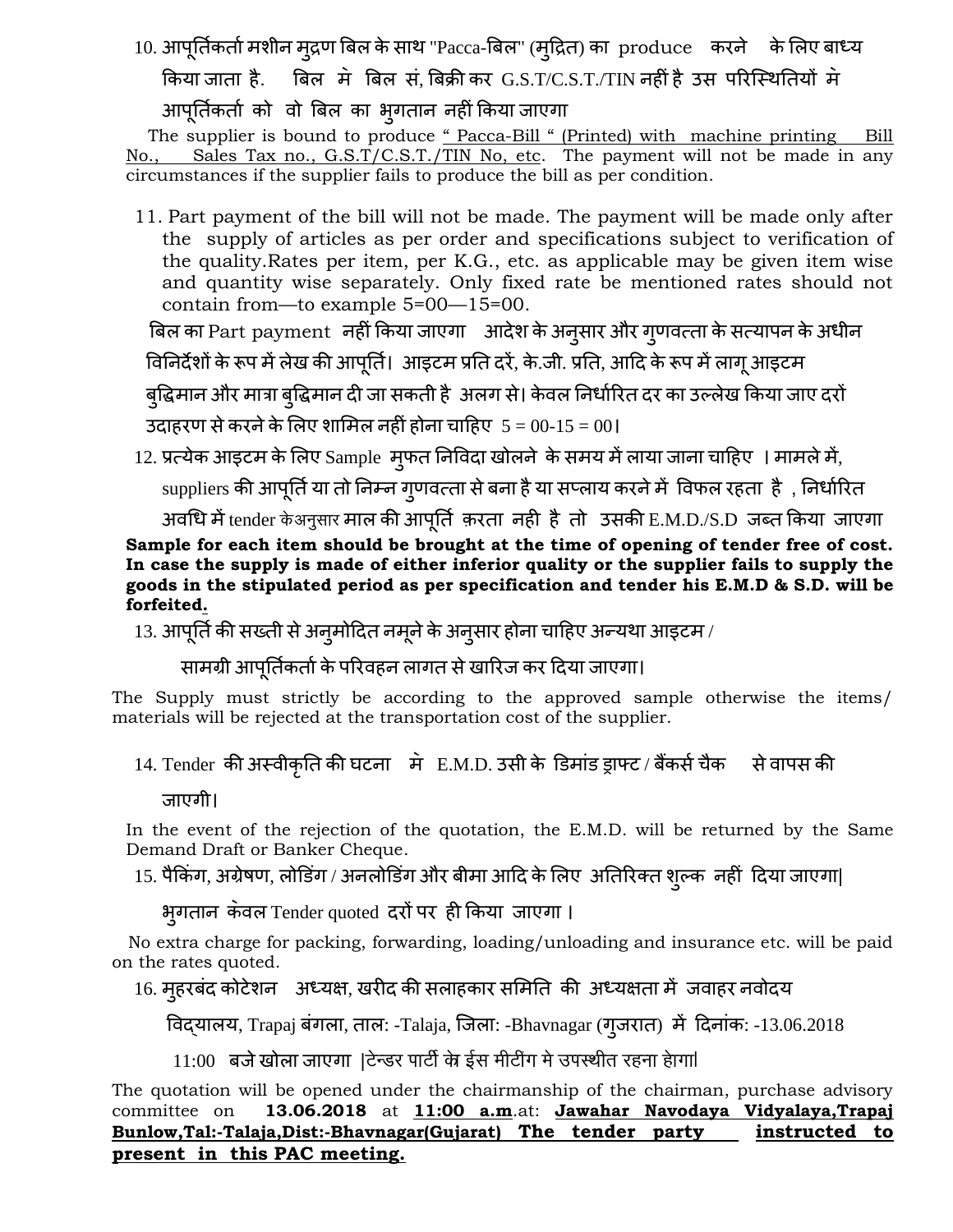# 17. विशिष्टता / मार्क / ब्रांड / निर्माण इस कार्यालय दवारा निर्दिष्ट नहीं कर रहे हैं, दरों केवल मानक, अच्छी गुणवत्ता और प्रत्येक आइटम के ब्रांड निविदा में उल्लेख किया जाना चाहिए के लिए Qouted किया जाना चाहिए।

If Specification/mark/brand/manufacture are not specified by this Office, the rates should be quoted only for the standard, good quality and the brand of each item should be mentioned in the tender.

18.The items send by the Supplier should ensure the Size, Pages & M.R.P. clearly Printed Over the Notebook & other items, if it is not mentioned then the undersigned having the right to purchase the items from Open Market and the exceed amount will be deducted from EMD & SD.

जो आइटम सप्लायर द्वारा भेज रहा है वो आइटम के आकार, पन्ने और M.R.P. स्निश्चित करना चाहिए आेर आकार, पन्ने और M.R.P. नोटबुक और अन्य मदों पर मृद्रित होना चाहिए , अगर यह सब नही है वस्तुओं की खरीद खुले बाजार से अधोहस्ताक्षरी दवारा की जाएगी और अधिक हो गई राशि सप्लायर की ईएमडी और एसडी से कटौती की जाएगी ।

```
19. जेएनवी किसी भी समय किसी भी आइटम अस्वीकार करने का अधिकार सुरक्षित रखता है और
```
निर्माण Co./ थोक व्यापारी / सरकारी एजेंसी से /अन्य स्रोतों के माध्यम से /फुटकर बिक्री आदि से

खयीद क़य सक़ता है

 The JNV reserves the right to reject any items at any time and Purchases are to be made through other sources i.e. from Manufacturing Co./ Wholesale Dealer/ Govt. Agency/retailer etc.

20. अधोहस्ताक्षरी सप्लायर को बिना कारन दशॉाए निविदा अस्वीकार करने या खारिज क़रने का

अधिकार सुरक्षित रखता है / अधोहस्ताक्षरी का निर्णय सभी में अंतिम है एवम मायने रखती है । सभी

संबंधित मामलों के लिए क्षेत्राधिकार के भावनगर ही होगा।

 The undersigned reserves the rights of accepting or rejecting the quotation(s) without assigning the reason to the supplier and the decision of the undersigned is final in all matters. The jurisdiction for all related matters will be Bhavnagar only.

21. निविदा के साथ दुकान लाइसेंस / पंजीकरण, अंतिम आयकर रिटर्न, सीएसटी / टिन कर जैसे दस्तावेज

नहीिंहै ता॓उस ननप्वदा का॓ खारयज कय ददमा जाएगा।

 Quotation(s) which do not comply with the above condition(s) and without necessary documents like Shop License / Registration, Last Income Tax returns, CST/TIN are liable to be rejected.

22. बिल का भ्**गतान S.B.I. के पार चेक द्**वारा किया जाएगा Rajapara Tansa शाखा,

## Rajapara या आरटीजीएस / एनईएफटी/PFMS पार्टी के बैंक खाते में ज़मा कीया जाएगा

 Payment of the bills will be made by crossed cheque of S.B.I.Rajpara Tansa Branch, Rajpara or RTGS/NEFT/PFMS to concern Party's bank Account .

23.नूकसान /सामान ख़ोजा ना / हानि परिवहन के दौरान आपूर्तिकर्ता(सप्लायर) दवारा वहन किया

जाएगा।

Damage/Loss of articles /items, during the transportation will be borne by the supplier.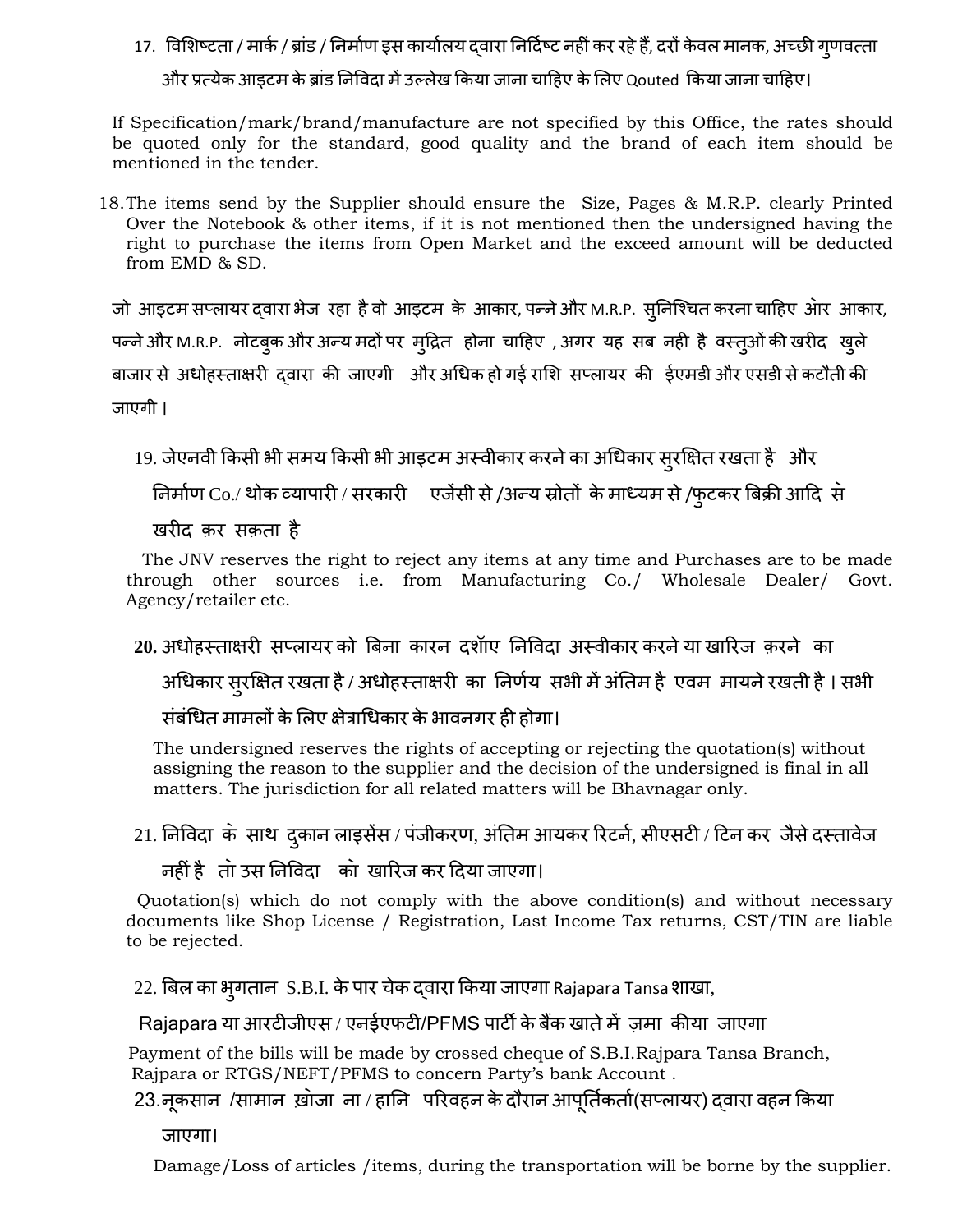24. आइटभ केननप्वदा भें भुदद्रत दय M.R.P. स॓ अचधक नहीिंहोनी चादहए ,

इसलिए यह सुनिश्चित किया जाए कि Tender दरे एमआरपी से नीचे हैं, और

M.R.P पर अधिकतम छूट पैक वस्तुओं पर दी जाए । कपनी अगर कोई वस्तुओं पर ग़ीफट देती है

तो वो प्वद्मारम को अचकू दी जाए.

The rate in the quotation of the items should not exceed the printed rate / M.R.P. , hence it may be ensured that the rates quoted by firm are below MRP , And offer Maximum discount on M.R.P. If any free items /Gift by company you must provide with the supply of items.

25. निविदाकर्ता सील बंद लिफाफे द्वारा निविदा विधिवत D.D./B.C के साथ हस्ताक्षर किए प्रस्तुत करेगा और

दुकान Liecence / पंजीकरण, अंतिम आयकर रिटर्न, सीएसटी / टिन की तरह सभी दस्तावेजों

आदि, प्रधानाचार्य को संबोधित कर , जवाहर नवोदय विद्यालय, Trapaj बंगला, Ta.Talaja,

जिला: भावनगर मे जमा करें ।

The Tenderer shall submit the tender by sealed envelope duly signed with D.D/B.C. and all the documents like Shop Liecence /Registration, Last Income tax returns, CST/TIN etc, addressed to the Principal, Jawahar Navodaya Vidyalaya ,Trapaj Bunglow, Ta. Talaja, Dist. Bhavnagar.

26.Conditional offer other than on our terms and conditions shall not be accepted.

सशर्त हमारे नियम और शर्तों पर की तुलना में अन्य प्रस्ताव स्वीकार नहीं किया जाएगा

27. आपूर्तिकर्ताओं जो एक स्थिति में नहीं हैं समय में गुणवत्ता की सामग्री की आपूर्ति के लिए

### फोरी नहीिंकयना चादहए।

 Suppliers who may not be in a position to make timely supply of quality material Should not quote.

28. प्रति आईटी के रूप में नियम टीडीएस बिल भुगतान यदि लागू से काट लिया जाएगा।

As per I.T. rules TDS will be deducted from the bill payment if applicable.

29. अगर आप निर्धारित समय में वस्तुओं की आपूर्ति करने में विफल रहते हैं, जिनमें से प्रत्येक 10 दिनों की देर आपूर्ति दंड 2% बिल से कटौती की जाएगी।

If you fail to supply the items in stipulated time given in the supply order the late supply penalty 2% of each 10 days will be deducted from the bill.

Note:-All the conditions are bilingual (Hindi/English) so tenderer can understand the condition but over all English condition are authentic because in hindi some grammatically mistake may be done in this tender conditions.

#### **PRINCIPAL**

सभी उपरोक्त शर्तों मेरे दवारा स्वीकार किए जाते हैं All the above conditions are accepted by me/us.

निविदाकर्ता के हस्ताक्षर फर्म की मुहर Signature of the tenderer with **Date:-** ददनािंक:. Seal of the firm

**Witness – 1.** - गवाह - 1 **Witness – 2.** गवाह - 2 Name: नाभ: Name: नाभ: Address: Address: Occupation: Occupation: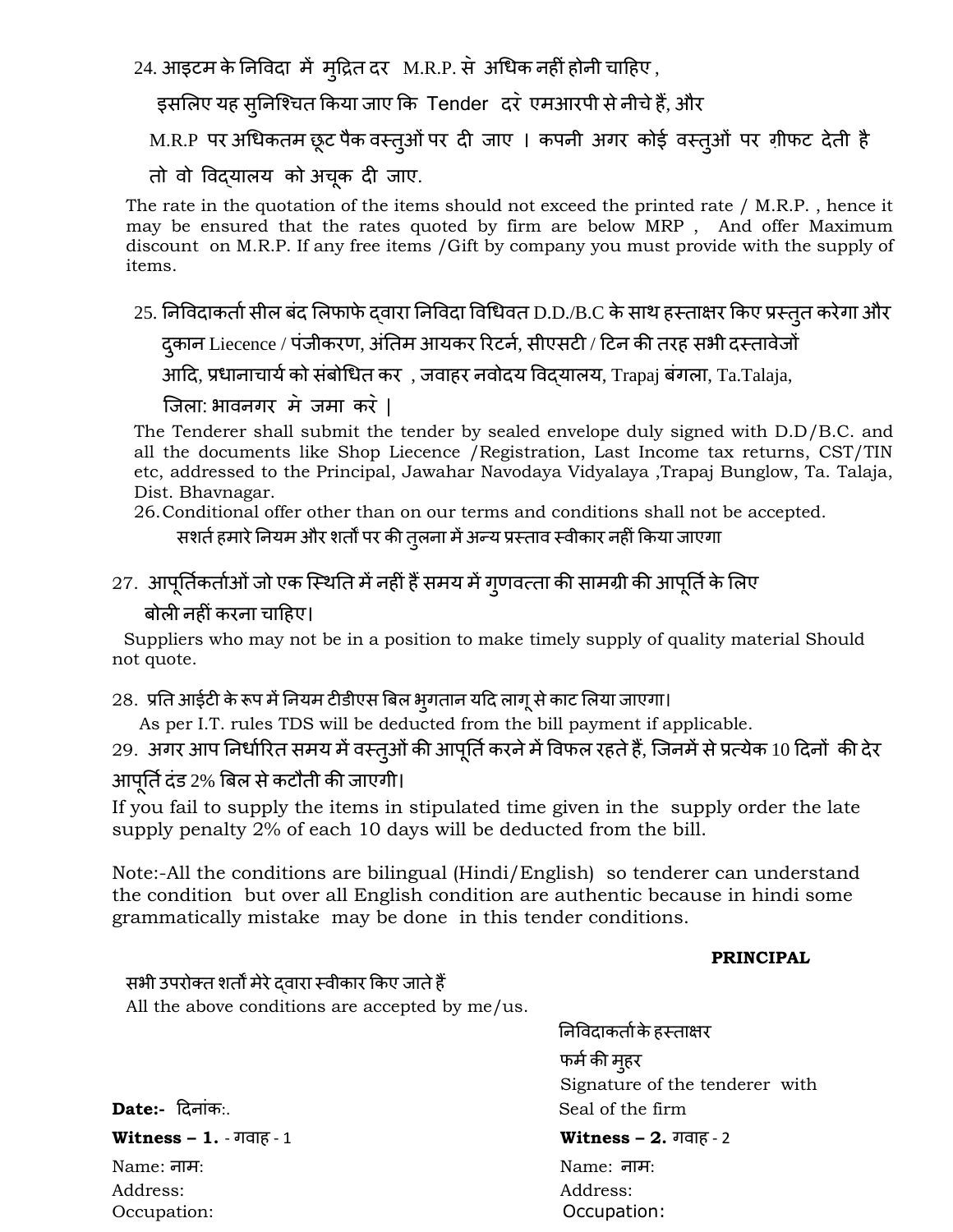# जवाहय नवोदम प्वद्मारम - TRAPAJ फिंगरा, DIST.BHAVNAGAR

### वर्ष 2018-19 के लिए स्टेशनरी आइटम के निविदा प्रपत्र

JAWAHAR NAVODAYA VIDYALAYA – TRAPAJ BUNGLOW, DIST.BHAVNAGAR TENDER FORM OF STATIONERY ITEMS FOR THE YEAR 2018-19

ऩाटी का नाभ Name of Party

पूरा पता Full Address

फोन नं मोबाइल नंबर

G.S.T No./C.S.T No.

| S.<br>N | Name of Item                        | <b>Brand</b><br>Name | <b>Size</b>                                               | Approx.<br>Quantity<br>Required | Quantity | Discount<br>on MRP<br>(%) | Remark |
|---------|-------------------------------------|----------------------|-----------------------------------------------------------|---------------------------------|----------|---------------------------|--------|
| 01      | Note Book<br>(Full Size)            | Navneet              | (29.7cmx21cm(172<br>pages)(SB) Single line<br>Ruled       | 3000<br>Nos.                    | 01 Piece |                           |        |
|         |                                     | Navneet              | (29.7cmx21cm(140<br>pages)(SB) Single line<br>Ruled       |                                 | 01 Piece |                           |        |
|         |                                     | Classmate            | (29.7cmx21cm(172<br>pages)(SB) Single line<br>Ruled       |                                 | 01 Piece |                           |        |
|         |                                     | Classmate            | (29.7cmx21cm(140<br>pages)(SB) Single line<br>Ruled       |                                 | 01 Piece |                           |        |
| 02      | Note Book<br>(Small Size)           | Navneet              | (18.8 cm x 15.5 cm(172<br>pages) single Ruled(HB)         | 3000<br>Nos.                    | 01 Piece |                           |        |
|         |                                     | Navneet              | (18.8 cm x 15.5 cm(172<br>pages) single Ruled(SB)         |                                 | 01 Piece |                           |        |
|         |                                     | Classmate            | (19 cm x 15.5 cm (172)<br>pages) single Ruled (HB)        |                                 | 01 Piece |                           |        |
|         |                                     | Classmate            | (19 cm x 15.5 cm (172)<br>pages) single Ruled (SB)        |                                 | 01 Piece |                           |        |
| 03      | Note Book<br>(Full Size)            | Navneet              | 27 cm x 17 cm(172<br>pages) Single Ruled(SB)              | 3000                            | 01 Piece |                           |        |
|         |                                     | Classmate            | 27.2 cm x 16.7 cm (172<br>pages) Single Ruled(SB)         | Nos.                            | 01 Piece |                           |        |
| 04      | Note Book<br>(Four line)            | Navneet              | 18.8 cm x 15.5,<br>76 pages (SB)                          | 160 Nos.                        | 01 Piece |                           |        |
|         |                                     | Classmate            | 19 cm x 15.5 cm<br>92 pages (SB)                          |                                 | 01 Piece |                           |        |
| 05      | <b>Practical Journal</b><br>Physics | Navneet              | $(21.5 cm \times 26.5 cm)$<br>144 pages (HB)              | 600 Nos.                        | 01 Piece |                           |        |
|         |                                     | Navneet              | (21.5 cm x26.5 cm) 176<br>pages (HB)                      |                                 | 01 Piece |                           |        |
|         | Practical Journal<br>Chemistry      | Navneet              | $(21.5 cm \times 26.5 cm)$<br>144 pages (HB)              |                                 | 01 Piece |                           |        |
|         |                                     | Navneet              | $(21.5 \text{ cm } x26.5 \text{ cm } y176)$<br>pages (HB) |                                 | 01 Piece |                           |        |
|         | Practical Journal<br>Biology        | Navneet              | $(21.5 cm \times 26.5 cm)$<br>144 pages (HB)              |                                 | 01 Piece |                           |        |
|         |                                     | Navneet              | (21.5 cm x26.5 cm) 176<br>pages (HB)                      |                                 | 01 Piece |                           |        |
|         | Practical Journal<br>Combined       | Navneet              | $(21.5 cm \times 26.5 cm)$<br>144 pages (HB)              |                                 | 01 Piece |                           |        |
|         |                                     | Navneet              | (21.5 cm x26.5 cm) 176<br>pages (HB)                      |                                 | 01 Piece |                           |        |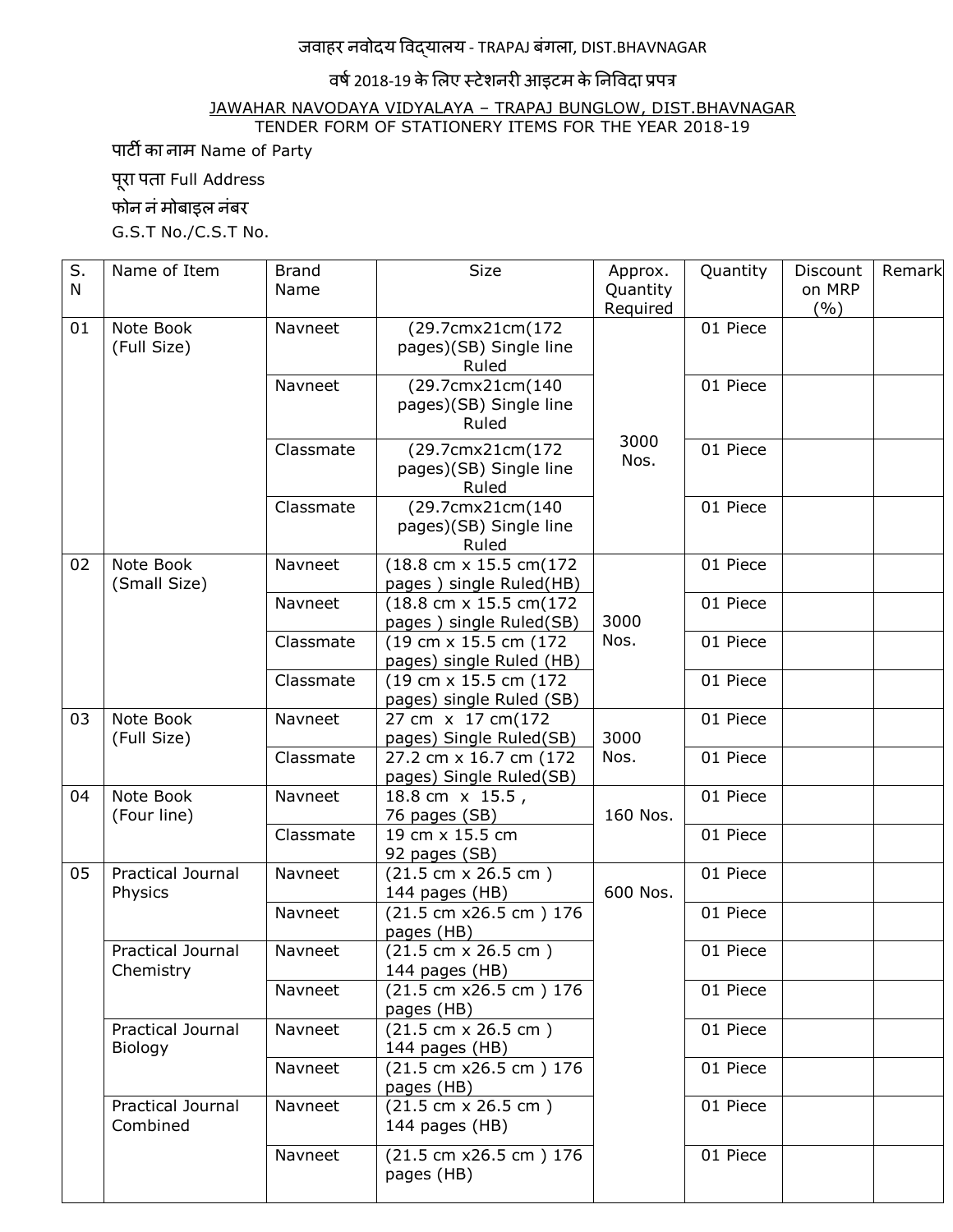|    | <b>Practical Journal</b><br>Physics | Classmate                 | (28 cm x 22 cm ) 140<br>pages(HB) |          | 01 Piece       |  |
|----|-------------------------------------|---------------------------|-----------------------------------|----------|----------------|--|
|    |                                     | Classmate                 | (28 cm x 22 cm ) 176              |          | 01 Piece       |  |
|    | Practical Journal                   | Classmate                 | pages(HB)<br>(28 cm x 22 cm ) 140 |          | 01 Piece       |  |
|    | Chemistry                           |                           | pages(HB)                         |          |                |  |
|    |                                     | Classmate                 | (28 cm x 22 cm ) 176<br>pages(HB) |          | 01 Piece       |  |
|    | Practical Journal<br>Biology        | Classmate                 | (28 cm x 22 cm ) 140<br>pages(HB) |          | 01 Piece       |  |
|    |                                     | Classmate                 | (28 cm x 22 cm ) 176<br>pages(HB) |          | 01 Piece       |  |
|    | Practical Journal<br>Combined       | Classmate                 | (28 cm x 22 cm ) 140<br>pages(HB) |          | 01 Piece       |  |
|    |                                     | Classmate                 | (28 cm x 22 cm ) 176<br>pages(HB) |          | 01 Piece       |  |
| 06 | World Map                           | <b>Branded</b>            |                                   | 1000     | <b>100 Nos</b> |  |
|    |                                     | Company                   |                                   | Nos.     |                |  |
| 07 | Chawk Stick(Dust<br>less)(White)    | Kores                     |                                   | 100 Box  | 01 Box         |  |
| 08 | Chawk Stick(Dust<br>less)(color)    | Kores                     |                                   | 100 Box  | 01 Box         |  |
| 09 | <b>Ball Pen</b>                     | Cello                     |                                   | 550      |                |  |
|    | (All Color)                         | Gripper<br>Cello          |                                   | Nos.     | Per Piece      |  |
|    |                                     | Liquiball                 |                                   |          |                |  |
|    |                                     | Classmate                 |                                   |          |                |  |
| 10 | Ball Pen Refil                      | Cello                     |                                   |          | Per Piece      |  |
|    | (All Color)                         | Gripper                   |                                   | 5000     |                |  |
|    |                                     | Cello                     |                                   | Nos.     |                |  |
|    |                                     | Liquiball                 |                                   |          |                |  |
| 11 | Geometry                            | Classmate<br>Camel        |                                   |          | 01 Peice       |  |
|    | Box(Campas Box)                     | Navneet                   |                                   | 80 Nos.  |                |  |
|    |                                     | Classmate                 |                                   |          |                |  |
| 12 | Color Box                           | (Rangeela)                |                                   |          | Per Box        |  |
|    | 48 ml Tempera 12<br>color           | Pidilite                  |                                   | 400 Nos. |                |  |
| 13 | Color Brush (06                     | Kores<br>Good             |                                   | 400 Nos. | Per Piece      |  |
|    | Number)                             | Quality                   |                                   |          |                |  |
| 14 | Color Dish                          | Good<br>Quality           |                                   | 400 Nos. | Per Piece      |  |
| 15 | Pencil wooden                       | Natraj                    |                                   | 550 Nos. | Per Piece      |  |
|    |                                     | Classmate                 |                                   |          |                |  |
|    |                                     | Navneet                   |                                   |          |                |  |
| 16 | Erazer                              | Natraj<br>Classmate       |                                   | 550 Nos. | Per Piece      |  |
|    |                                     | Navneet                   |                                   |          |                |  |
| 17 | Sharpner                            | Natraj                    |                                   | 550 Nos. | Per Piece      |  |
|    |                                     | Classmate                 |                                   |          |                |  |
|    |                                     | Navneet                   |                                   |          |                |  |
| 18 | Drawing Book                        | Navneet<br>Size 29.7      |                                   |          | Per Piece      |  |
|    |                                     | cm to 21                  |                                   |          |                |  |
|    |                                     | cm (36                    |                                   | 400 Nos. |                |  |
|    |                                     | pages)(SB)                |                                   |          |                |  |
|    |                                     | Classmate<br>Size 29.7 cm |                                   |          |                |  |
|    |                                     | to 21 cm (36              |                                   |          |                |  |
|    |                                     | pages)(SB)                |                                   |          |                |  |
|    |                                     |                           |                                   |          |                |  |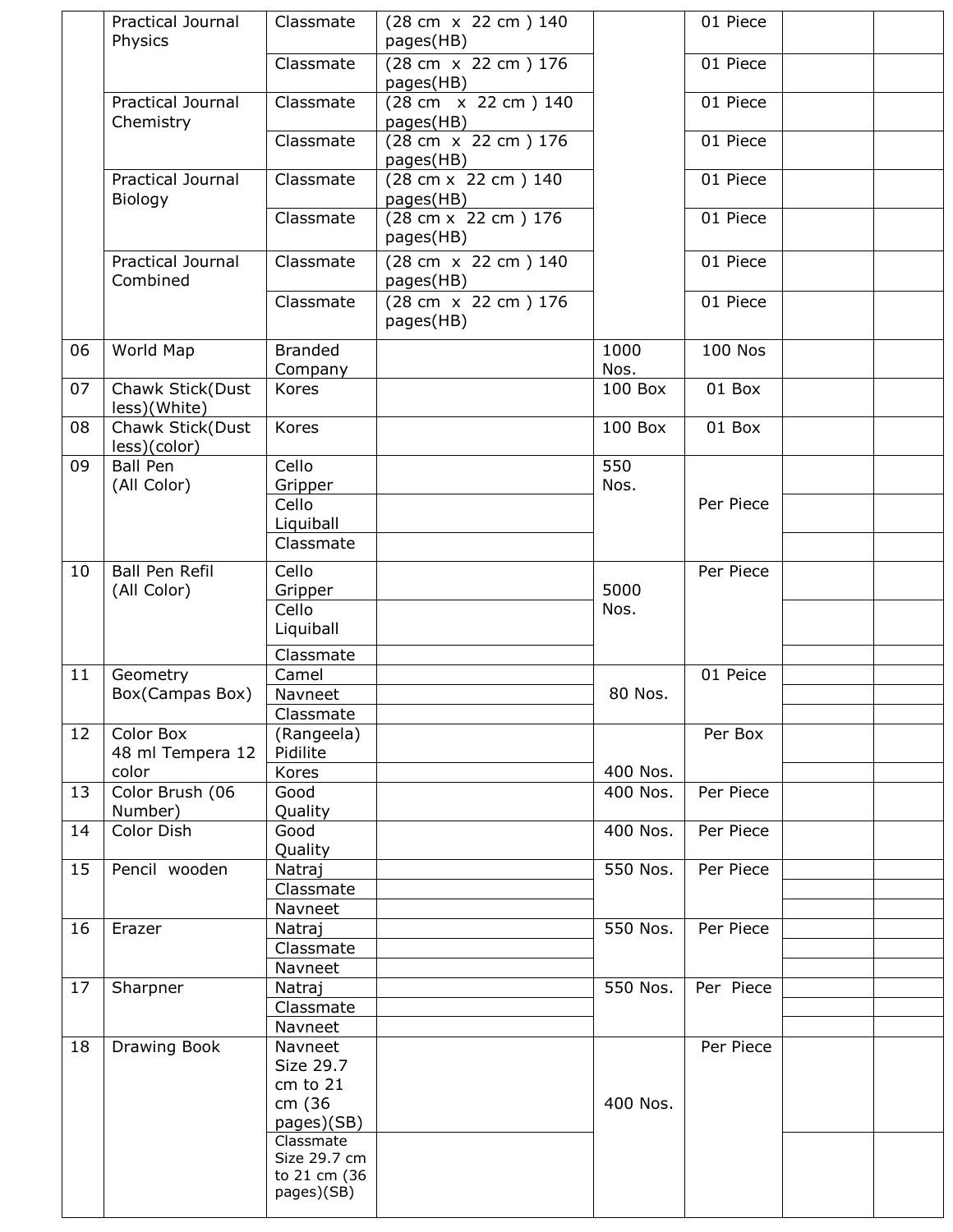| 19 | Graph Book          | Navneet<br>1 Side Ruled,   |                                                                       |               | Per Piece            |  |
|----|---------------------|----------------------------|-----------------------------------------------------------------------|---------------|----------------------|--|
|    |                     | 1 Side Graph<br>22 cm x 28 |                                                                       | 240 Nos.      |                      |  |
|    |                     | cm Big Size                |                                                                       |               |                      |  |
|    |                     | ,56 Pages(SB)              |                                                                       |               |                      |  |
|    |                     | Classmate<br>1 Side Ruled, |                                                                       |               |                      |  |
|    |                     | 1 Side Graph               |                                                                       |               |                      |  |
|    |                     | 22 cm x 28<br>cm Big Size  |                                                                       |               |                      |  |
|    |                     | ,56 Pages(SB)              |                                                                       |               |                      |  |
| 20 | Answer Sheets       | Navneet                    | 4 Pages                                                               | 28000 Nos.    | 01 Piece             |  |
|    |                     |                            | 8 Pages                                                               |               | 01 Piece             |  |
|    |                     |                            | 12 Pages                                                              |               | 01 Piece             |  |
|    |                     | Good Quality               | 16 Pages<br>11"x9" Approx.64 Gsm paper                                | 34000 Nos.    | 01 Piece<br>01 Piece |  |
|    |                     | Pages                      | 4 Pages with Printing on first<br>page (Supplimentry)                 |               |                      |  |
|    |                     |                            | 11"x9" Approx.64 Gsm Paper<br>8 Pages with Printing on first<br>page  |               | 01 Piece             |  |
|    |                     |                            | 11"x9" Approx.64 Gsm Paper<br>12 Pages with Printing on first<br>page |               | 01 Piece             |  |
|    |                     |                            | 11"x9" Approx.64 Gsm Paper<br>16 Pages with Printing on first<br>page |               | 01 Piece             |  |
| 21 | <b>Graph Sheets</b> | Navneet                    | 22 cm x 28 cm                                                         | 2000<br>Nos.  | 100<br>Sheets        |  |
|    |                     | Classmate                  | 22 cm x 28 cm                                                         | 2000          | 100                  |  |
|    |                     |                            |                                                                       | Nos.          | Sheets               |  |
| 22 | Drawing Sheet       | Navneet                    | 29.7cm x21cm                                                          | 1200 PC.      | 100<br>Sheets        |  |
|    |                     | Navneet                    | 34.7cmx27.5cm                                                         | 1200 PC.      | 100<br>Sheets        |  |
|    |                     | Classmate                  | 29.7cm x21cm                                                          | 1200 PC.      | 100<br>Sheets        |  |
|    |                     | Classmate                  | 34.7cmx27.5cm                                                         | 1200 PC.      | 100<br>Sheets        |  |
|    | 23   Duster Plastic | Good<br>Quality            |                                                                       | 50 Nos.       | 01 Nos               |  |
| 24 | Duster Wooden       | Good<br>Quality            |                                                                       | 50 Nos.       | 01 Nos.              |  |
| 25 | Register -1 quire   | Good<br>Quality            |                                                                       |               | 1 No.                |  |
| 26 | Register $-2$ quire | Good<br>Quality            |                                                                       |               | 1 No.                |  |
| 27 | Register -3 quire   | Good<br>Quality            |                                                                       |               | 1 No.                |  |
| 28 | Register -4 quire   | Good<br>Quality            |                                                                       |               | 1 No.                |  |
| 29 | A4 Size paper 75    | Copy power                 |                                                                       |               | 01 Ream              |  |
|    | <b>GSM</b>          | JK                         |                                                                       | 150 Pkt       | 01 Ream              |  |
|    |                     | Spectra                    |                                                                       |               | 01 Ream              |  |
| 30 | Legal Size paper    | Copy power                 |                                                                       |               | 01 Ream              |  |
|    | <b>75 GSM</b>       | JK.                        |                                                                       | <b>30 Pkt</b> | 01 Ream              |  |
| 31 | India Outline Map   | Spectra<br><b>Branded</b>  |                                                                       | 1000 pc.      | 01 Ream<br>100 pc    |  |
| 32 | Rubber Ring         | Good                       |                                                                       | 10 Kg         | 01 Kg                |  |
|    |                     | Quality                    |                                                                       |               |                      |  |
| 33 | Packing Thread      | Good<br>Quality            |                                                                       | $200$ Pkt     | 01 Pkt               |  |
| 34 | Gum Bottle          | Camel 700                  |                                                                       | 10 Bottle     | 01 Bottle            |  |
|    |                     | ml<br>Wheel 700            |                                                                       |               | 01 Bottle            |  |
|    |                     | ml                         |                                                                       |               |                      |  |
|    |                     |                            |                                                                       |               |                      |  |